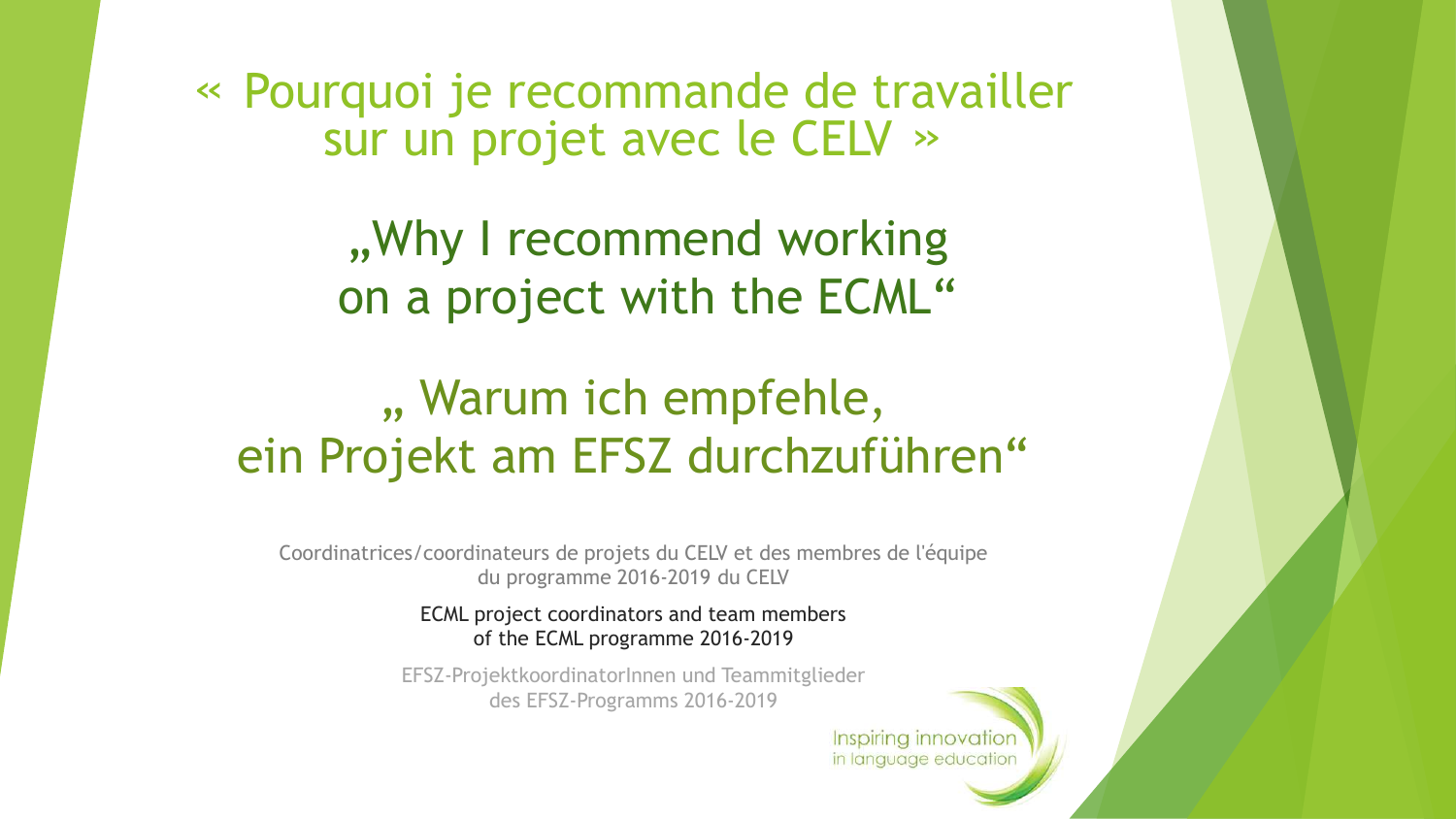# "Why I recommend working on a project with the ECML"

"This was a great opportunity to develop a project idea in a team of experts whilst receiving support at every step from international language experts. Throughout the project I felt free from administrative burdens and free to work on content with the team.

As opposed to many other professional contexts, there were no structural surprises! Things happened as expected!"

ACTION



RESEARCH **Christine Lechner COMMUNITY** Coordinator of the project: *Action research communities for language teachers* [www.ecml.at/actionresearch](http://www.ecml.at/actionresearch)

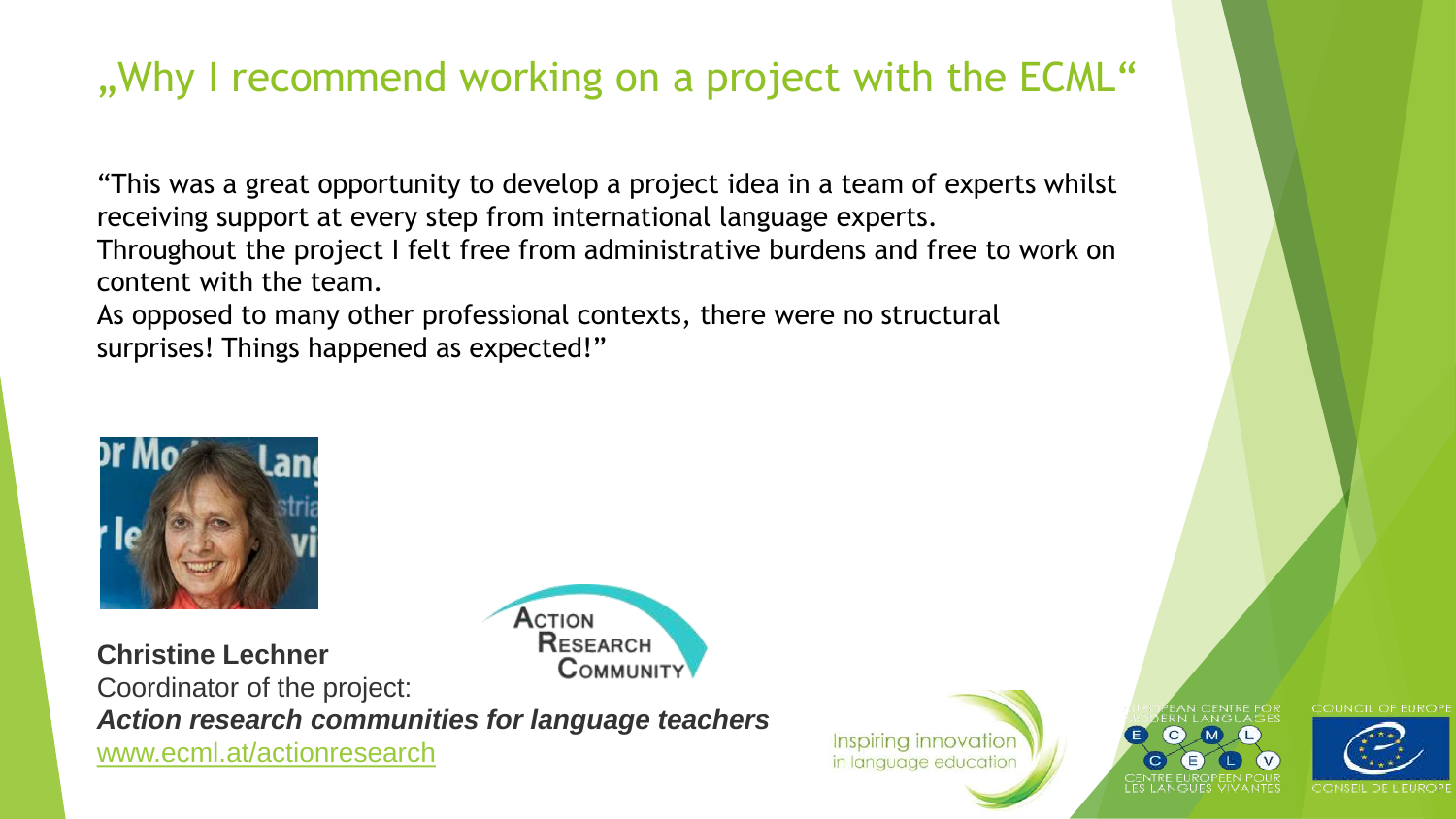#### "Warum ich empfehle, ein Projekt am EFSZ durchzuführen"

"Es war eine großartige Gelegenheit, eine Projektidee in einem Expertenteam zu entwickeln und dabei bei jedem Schritt von internationalen Sprachexperten unterstützt zu werden.

Während des gesamten Projekts fühlte ich mich frei von Verwaltungslasten und konnte mit dem Team an Inhalten arbeiten.

Im Gegensatz zu vielen anderen beruflichen Kontexten gab es keine strukturellen Überraschungen... es kam alles wie erwartet!"



RESEARCH **Christine Lechner** COMMUNITY Projektkoordinatorin: *Action research communities for language teachers* [www.ecml.at/actionresearch](http://www.ecml.at/actionresearch)

ACTION

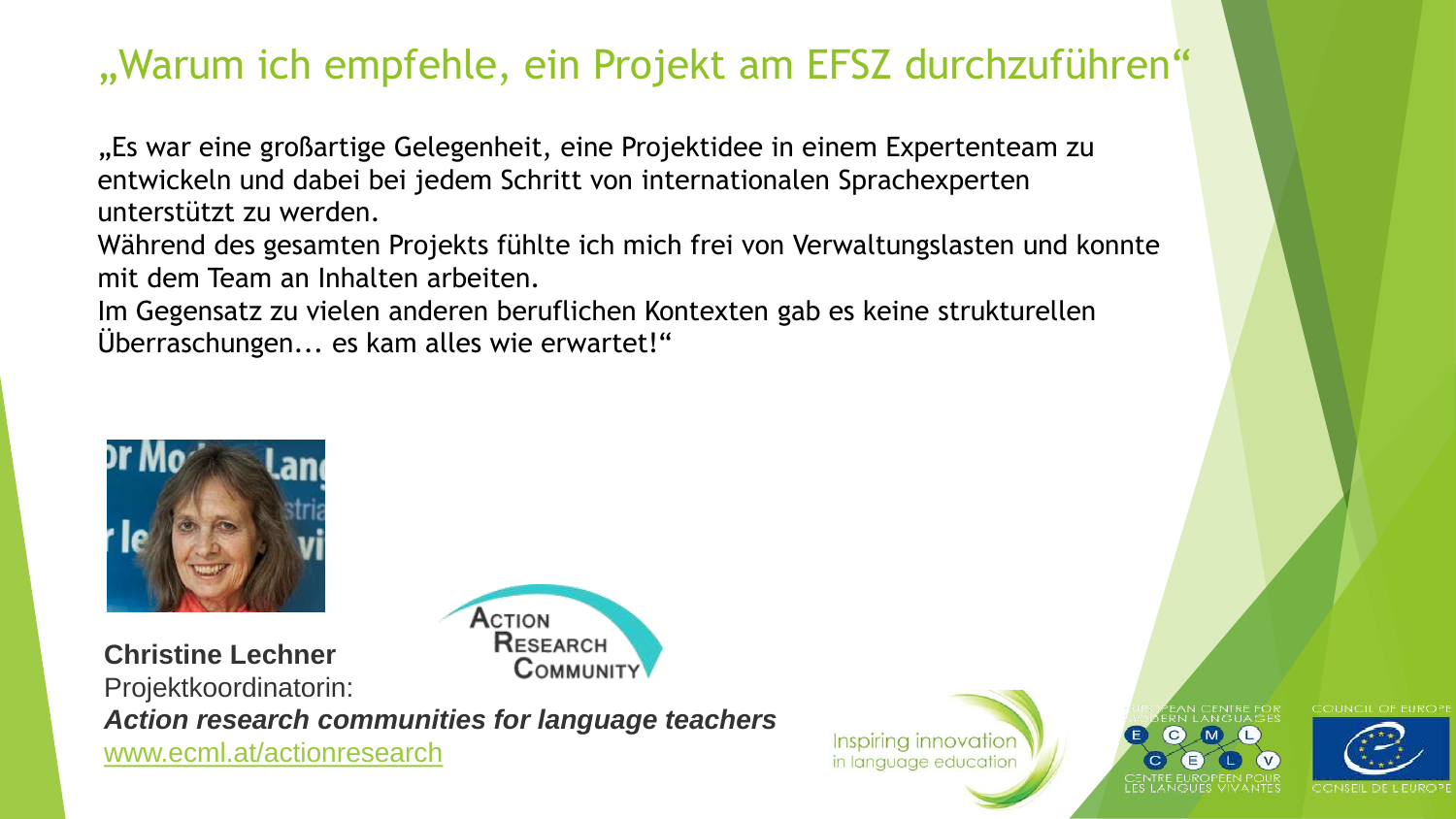# .. Why I recommend working on a project with the ECML"

Running or participating in ECML projects is an experience that is of immense value for professionals in language education for various reasons:

- The projects offer the opportunity for much-needed international cooperation between practitioners, academic researchers, and policymakers
- The ECML's work is characterised by a priceless effort to bridge the gap between theory and practice, and to contribute to language policy practices that are wellfounded, realistic, and tangible for practitioners
- The smooth and professional organisation by the ECML team in Graz makes project events memorable and exciting experiences in a friendly atmosphere.



**Lukas Bleichenbacher** Project coordinator: *Towards a CEFR for language teachers* [www.ecml.at/CEFRlanguageteachers](https://www.ecml.at/CEFRlanguageteachers)

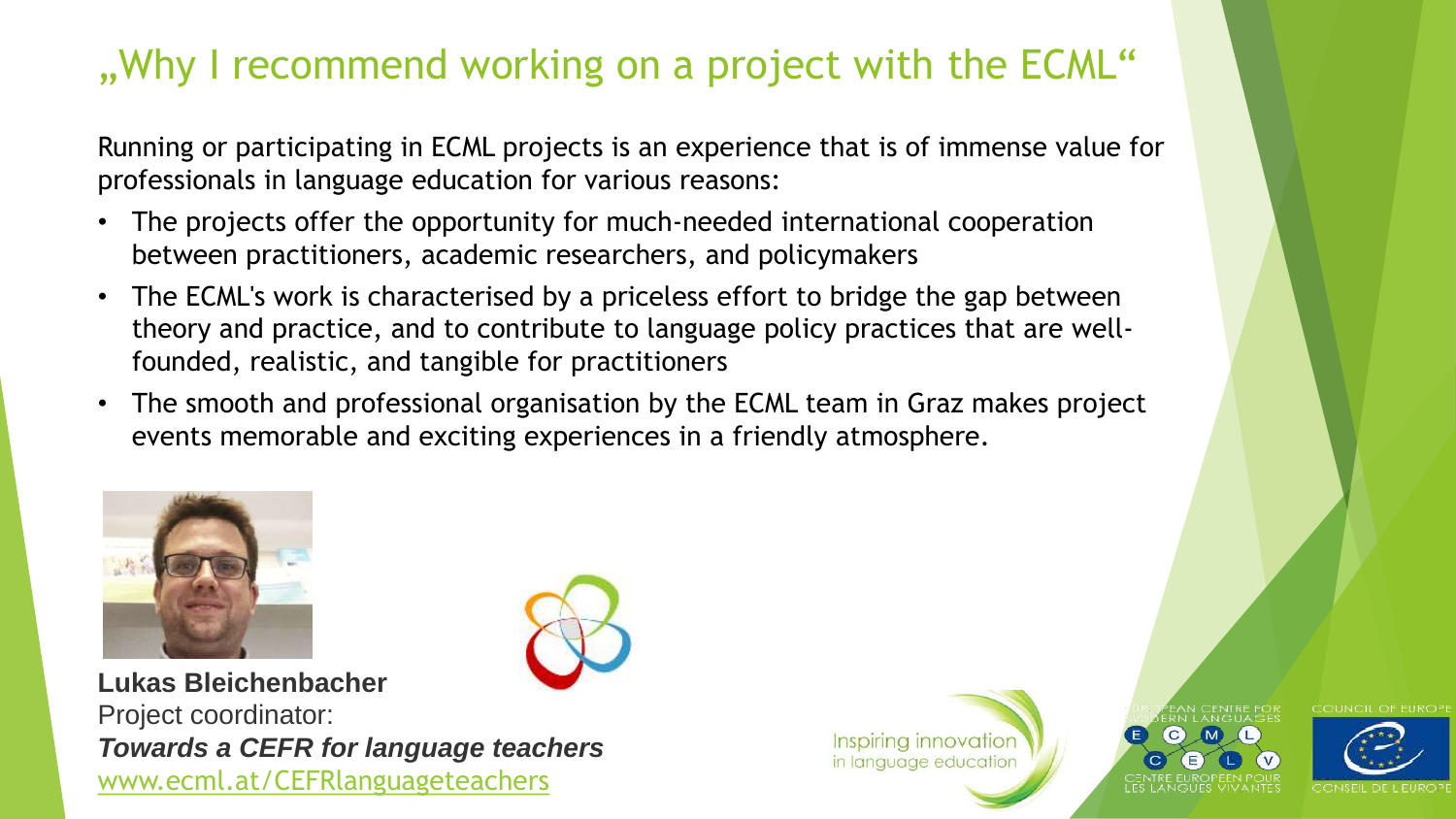#### "Warum ich empfehle, ein Projekt am EFSZ durchzuführen"

Die Teilnahme an EFSZ-Projekten ist eine Erfahrung, die für Fachleute aus verschiedenen Gründen von großem Wert ist:

- Die Projekte bieten die Möglichkeit einer dringend benötigten internationalen Zusammenarbeit zwischen Fachleuten aus der Praxis, der Wissenschaft und der Politik.
- Die Arbeit des EFSZ zeichnet sich durch herausragende Initiativen zur Überbrückung der Kluft von Theorie und Praxis aus. Daraus entstehen fundierte, realistische und für die Praxis greifbaren sprachenpolitische Innovationen.
- Die reibungslose und professionelle Organisation durch das EFSZ-Team in Graz macht Projektveranstaltungen zu unvergesslichen und spannenden Erfahrungen in einer freundlichen Atmosphäre.



**Lukas Bleichenbacher** Projektkoordinator: *Towards a CEFR for language teachers* [www.ecml.at/CEFRlanguageteachers](https://www.ecml.at/CEFRlanguageteachers)



Inspiring innovation in language education

 $\rm (C)$ 

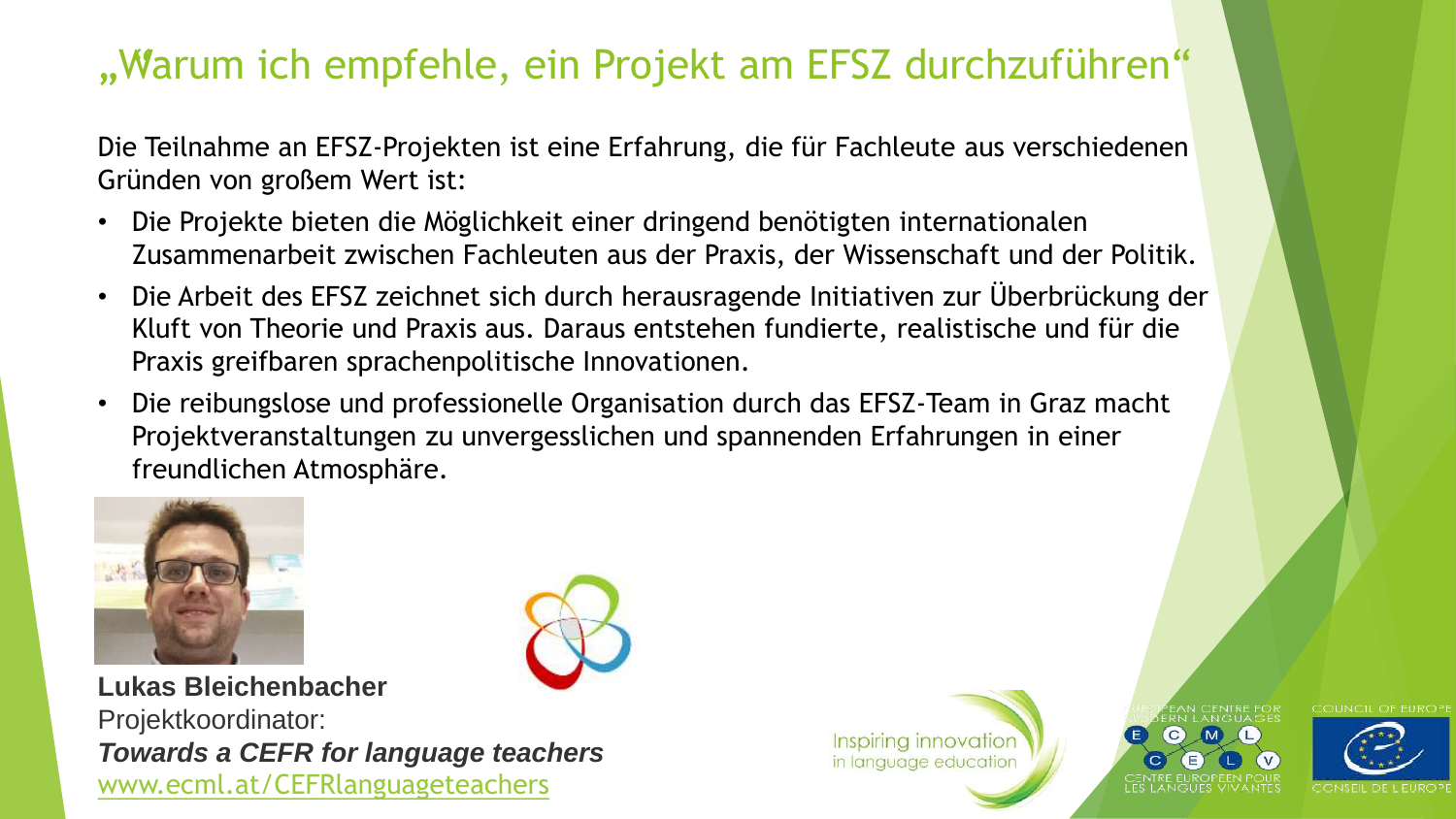# Pourquoi je recommande de travailler sur un projet avec le CELV

La mise en œuvre ou la participation à des projets du CELV est une expérience d'une grande valeur pour les professionnels de l'éducation aux langues pour diverses raisons :

- Les projets offrent la possibilité d'une coopération internationale indispensable entre praticiens, universitaires et décideurs.
- Le travail du CELV se caractérise par des initiatives remarquables visant à combler le fossé entre la théorie et la pratique. Il en résulte des innovations bien fondées, réalistes et pratiques en matière de politique linguistique.
- L'organisation souple et professionnelle de l'équipe du CELV à Graz transforme les événements du projet en expériences inoubliables et passionnantes dans une atmosphère conviviale.







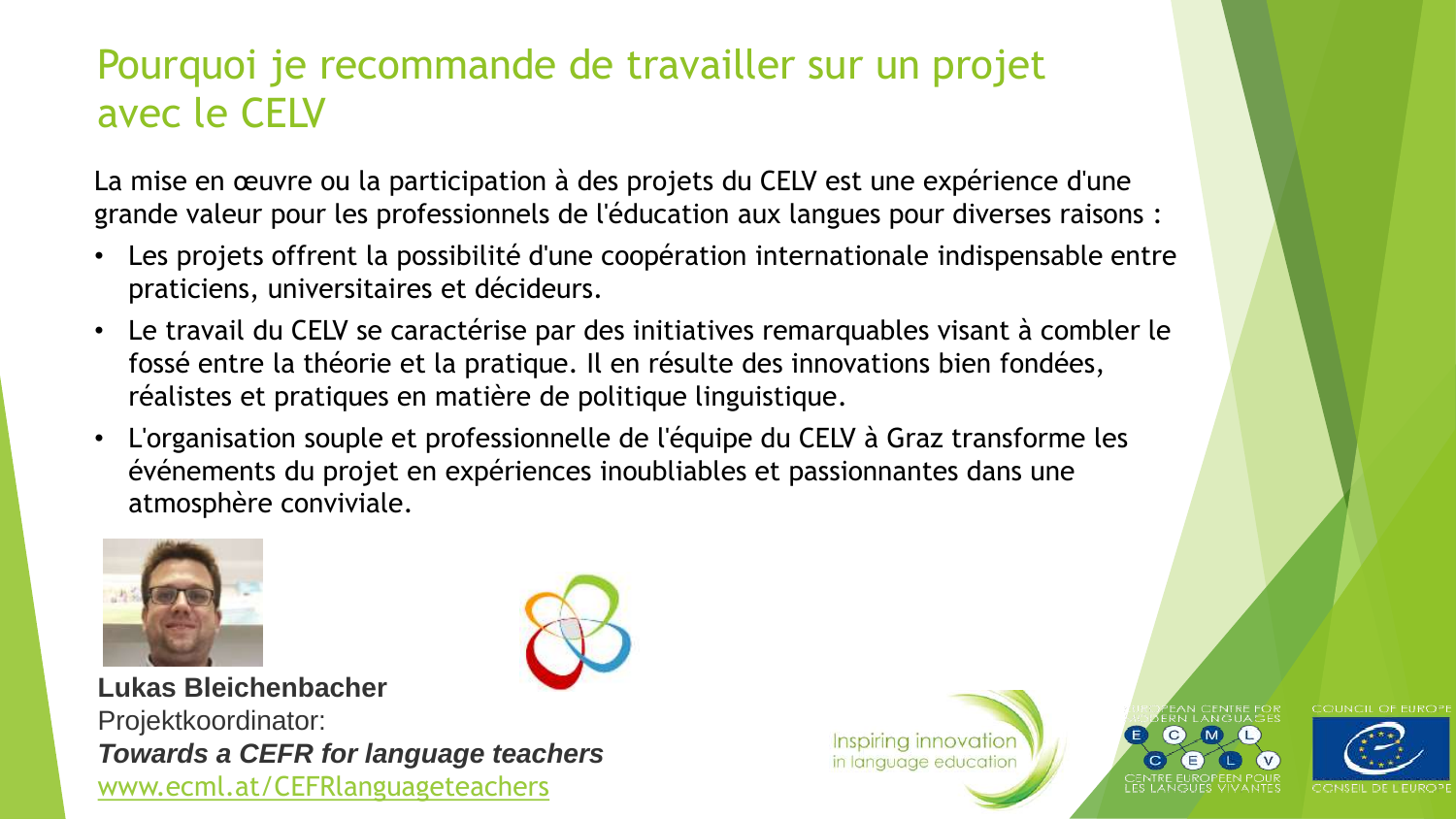# Why we recommend working on a project with the ECML

Working in an ECML project has given us the opportunity to

- $\triangleright$  compare educational systems and explore interesting educational issues
- $\triangleright$  work with colleagues with other languages, cultural backgrounds and educational systems
- $\triangleright$  have a deeper understanding of the role language plays in subject teaching and learning
- $\triangleright$  develop new ideas and new skills like how to build a website
- $\triangleright$  have good working conditions

We had

- good support from the ECML team
- assistance from a professional consultant
- cooperation with a Canadian associated partner bringing new ideas
- help from interpreters during workshops and translation support in connection with project outputs



**Marita Härmälä, Artashes Barkhanajyan, Jerome Béliard, Eli Moe** Project team [Developing language awareness in subject classes](http://www.ecml.at/languageinsubjects)